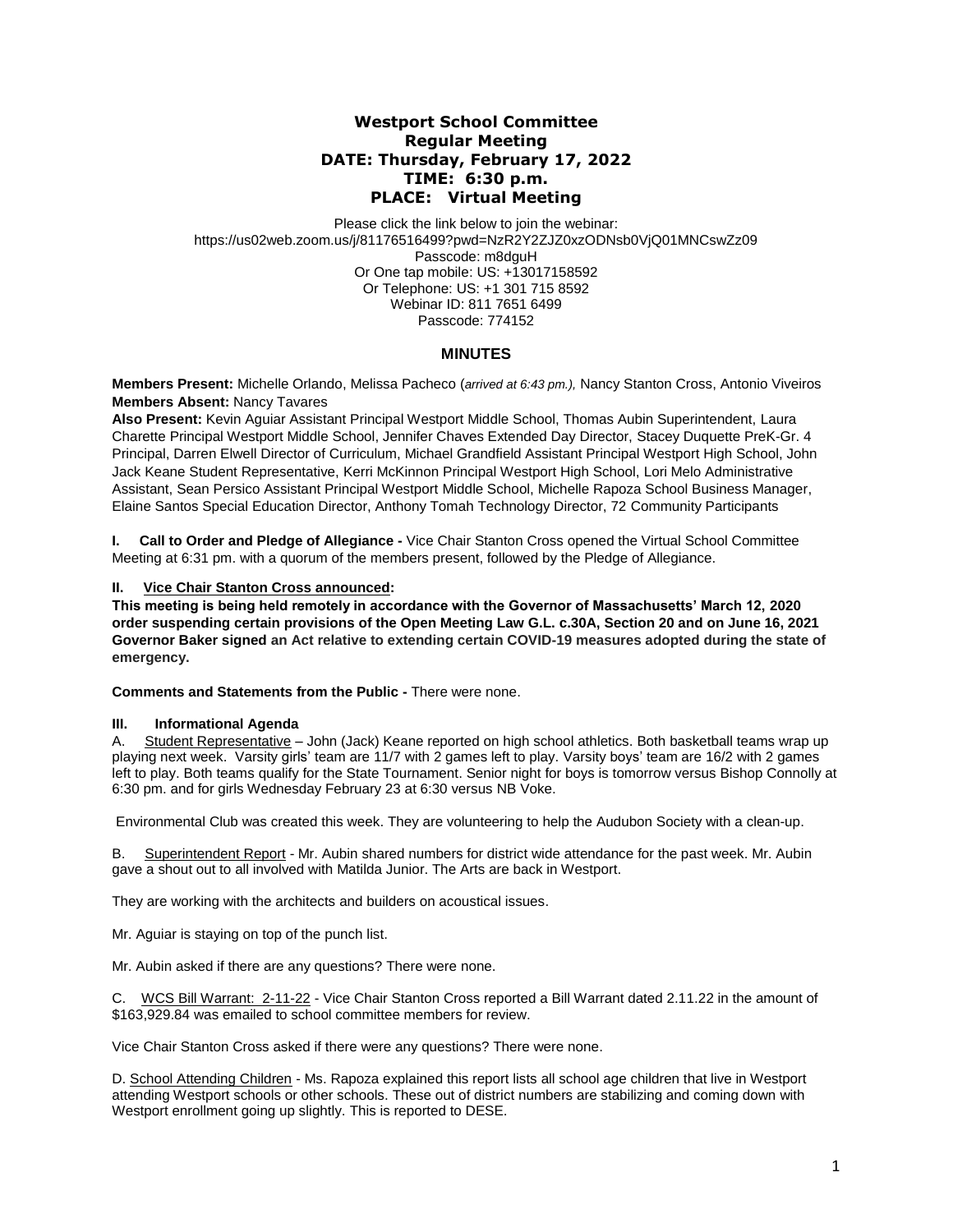Vice Chair Stanton Cross asked if the district keeps track of the number of 8th graders applying to other schools? Ms. Rapoza said yes and will get this list to the members. Starting in March Guidance gets requests for grades and recommendations along with applications to other schools. Can this information be available in Spring 2022 opposed to the Fall? Ms. Rapoza said she can make this information available.

Ms. Rapoza shared that home school is monitored by Westport with 57 students total.

#### *(Ms. Pacheco arrived here at 6:42 pm.)*

E. DESE Mask Mandate Update - Mr. Aubin mentioned the face covering policy from MASC was provided as part of the committee's package. Ms. Rapoza shared this policy on the screen dated Feb. 9, 2022 entitled *Update on DESE Mask Requirement.* Mr. Aubin reminded everyone if the mask mandate is lifted, children need to still wear masks if back from a 5-day quarantine, going to the nurse's office, or riding the bus.

Districts have been given local authority to vote up or down on mask wearing and the mandate can be lifted on February 28<sup>th</sup>. The School Committee will need to make a decision on mask wearing.

Ms. Santos added it is strongly recommended that anyone not vaccinated or boosted continue to wear a mask in the school community.

Discussion took place on the Mask Mandate. If the mandate is lifted, choice should still be optional. Committee will revisit this policy if any significant change occurs.

The Board of Health did not make a recommendation for schools and was encouraged by significant decrease in numbers. The Town dropped the mask mandate last week.

There will be a vaccination clinic at the JRSR HS according to Mr. Armendo from the BOH.

Vice Chair Stanton Cross requested the following item be moved from the Action Agenda.

#### **VI. Action Agenda**

B. Review and Act on WCS Policy EBCFA – Face Coverings & MASC Policy EBCFA – Face Coverings - *(taken out of order) -*

A motion was made to drop the requirement for masking as allowed by DESE and make it optional for those who want to utilize masks.

### Motion by Pacheco, seconded by Orlando 4/0/0

It was noted removal of masks extends to extra-curricular activities and athletics. The mask mandate will be lifted after school vacation and starts on February 28, 2022.

F. WCS Special Education Determination of IDEA – Meets Requirements - Ms. Santos reported the district has received a Special Education determination for 2022 as "Meets Requirements". There are 4 rating categories based on **n**eeds substantial intervention, needs intervention, needs assistance, and meets requirements which Westport was awarded. The determination is also based on categories that include 5-year cohort graduation rate, dropout rate of students with disabilities, monitoring of compliance, performance against our special education plan and any findings of disproportionality.

Vice Chair Stanton Cross asked if there were any questions? There were none.

G. Discussion of Textbooks and E-Books – Vice Chair Stanton Cross reported that everyone should have received the information explanation and breakdowns from Mr. Elwell in their package.

Mr. Elwell began by explaining in December DESE in response to learning loss posted competitive grant opportunities. One of them was called *Accelerating Literacy through High Quality Instructional Materials Grant*. The Westport District put together a proposal. A total of 15-20 educators would be conducting the work. Mr. Elwell reported today Westport was awarded \$75,000 to purchase a new core reading program. This program will be for either K-4, K-5, or K-6. They will be doing reports and curating findings.

Mr. Elwell covered the following slides in a presentation entitled**:** *Textbooks and core content subscriptions*

#### **Striking a balance between screen time vs. print**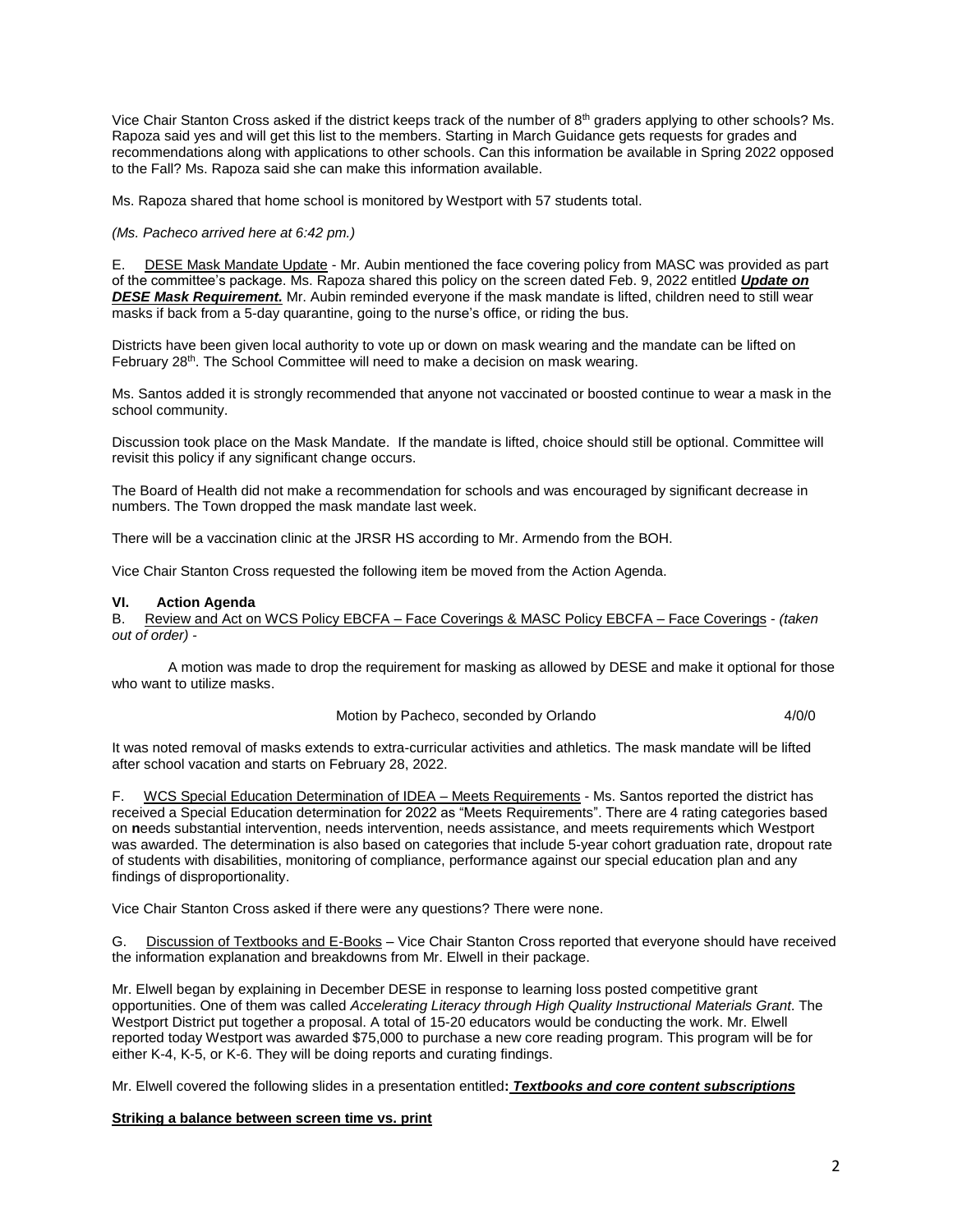**Elementary Program Access** - (K-6, ELA, Math, Science, Social Studies/ online and hard copy texts. Benefit of the one to one access students can engage with content)

**Middle/High School Subscriptions -** (grades 6,7,8, no textbooks for Science, grade 8 Government and Civics/ Showed Grades/Texts/Annual Subscriptions/ Costs)

**Textbook Review Cycle -** (Math, Science, Social Studies, ELA, World Languages have a 5-year textbook review cycle for these subjects)

**Current Examples for consideration -** (Houghton Mifflin Harcourt's Ancient Civilizations (2019) / showed columns for - Hard Copies only, One-Year Digital Only, Three-Year Digital Only with prices)

Mr. Viveiros asked how long typical science books last? Mr. Elwell mentioned about 10 years but does not recommend this because of information changing. Most textbooks offer a 1, 3, and 5-year subscriptions.

Ms. Orlando asked what replacement plan is presently used? Mr. Elwell explained when the state updates standards there is a review for alignment purposes. Condition is also looked at.

Ms. Pacheco mentioned the fact that there are students who learn differently. Having a number of books in school would provide hardcopies for those that need them. Having a balance is good. If textbooks are getting older, rather use tape and use the funds to have great teachers.

Vice Chair Stanton Cross mentioned she advocated to have one on one with the future not being hard books but rather having access to digital content to reduce costs. Ms. Stanton Cross requested that Mr. Elwell report back on what teachers want depending on subject matter and get feedback from teachers on their preferences between hard texts and digital content.

Vice Chair Stanton Cross asked if there were any further comments? There were none.

H. Discussion of the WES / MAC Reconfiguration - This item has been subject to budgetary issues. Ms. Duquette looked into the possibility of district offices moving into the MAC or WES. This would impact students by increasing class sizes so this is no longer an option.

Vice Chair Stanton Cross asked if there were any questions? There were none.

I. Request the Transferal of the Campground from the Town to the School District - Mr. Viveiros reported being on the Campground Committee and there was discussion about the schools officially asking the BOS to make a transfer of the campground property to be under the school's control in order to make it more streamlined.

Vice Chair Stanton Cross on behalf of the School Committee directed Superintendent Aubin to request in writing to the Board of Selectmen a transfer of the campground from the Town to the School District and to request the Campground Committee report to the school district in the future.

FY23 Budget Discussion - Vice Chair Stanton Cross reported the FY23 budget remains apart by \$661,000. There is still a lot of work to do.

Vice Chair Stanton Cross asked if any members want to discuss the budget? There were no requests to do so at this time.

K. Subcommittee Updates - Mr. Viveiros reported meetings take place several times a week. The relay issue has been resolved and they are nailing down punch list items. Project is still under budget and they are making sure items ordered have been received and needs are met.

Mr. Aguiar gave a quick update on the punch list. Leadership is working collaboratively to get things moving forward. Work continues on inside and outside.

Ms. Pacheco reported the CIPC are making recommendations for capital improvements. All towns are identifying their needs to seek funds from the capital plan with projects now going to the Select Board. Projects for town reached a total of \$713,000. Fixing the parking lot at WES did not get approval.

Ms. Pacheco reported the Cable Committee is working towards a contract renewal for Cable.

Vice Chair Stanton Cross reported the BOS met Monday. CIPC money was part of the budget. Questions about using ARPA funds was discussed at the FinCom meeting.